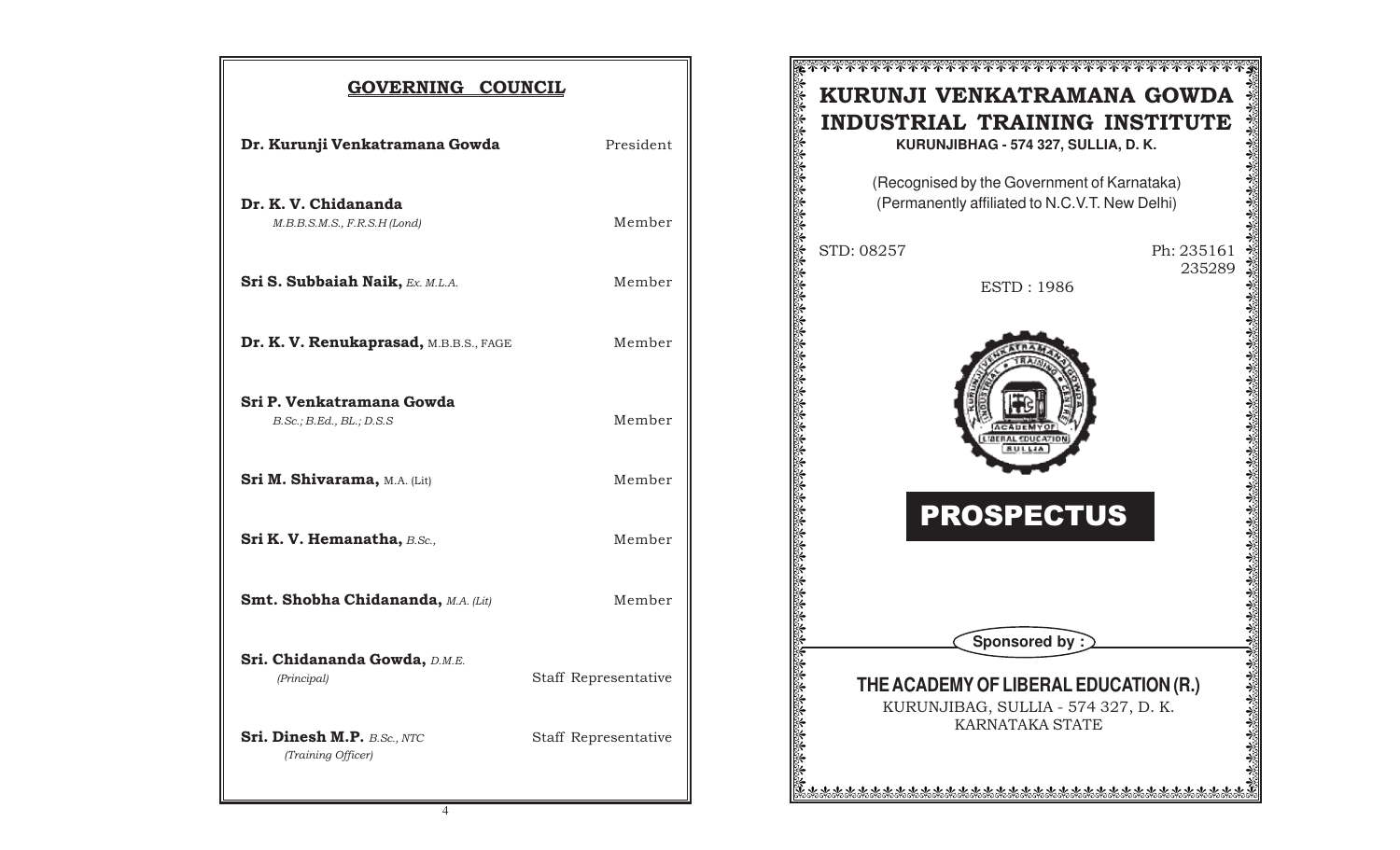## **THE ACADEMY OF LIBERAL EDUCATION (Regd.)**

Kurunjibag - 574 327, Sullia, D. K.

## GOVERNING BODY

PRESIDENT DR. K. M. VENKATRAMANA GOWDA

#### VICE PRESIDENTS

DR. K. V. CHIDANANDA, M.B.B.S., M.S., (Gen. Surgery) F.I.C.S., F.A.I.S., F.R.S.H (London)

SRI S. SUBBAIAH NAIK, Ex. M.L.A. Ex- Senate Member, Mangalore University

GENERAL SECRETARY DR. K. V. RENUKA PRASAD, M.B.B.S., F.A.G.E

SECRETARIES : SRI P. VENKATRAMANA GOWDA, B.Sc., B.Ed., B.L., D.S.S

SRI K. M. SHIVARAM, M.A. (Lit)

SMT. SHOBHA CHIDANANDA, M.A. (Lit)

JOINT SECRETARY SRI K. V. HEMANATHA, B.Sc.,

#### DIRECTORS

SMT. K. JANAKI VENKATRAMANA GOWDA

DR. JYOTHI R. PRASAD, M.B.B.S., M.S.

SRI MUNDODI BELLIAPPA GOWDA GUTHIGAR

SRI K. M. MANAMOHAN, M.A., B.L.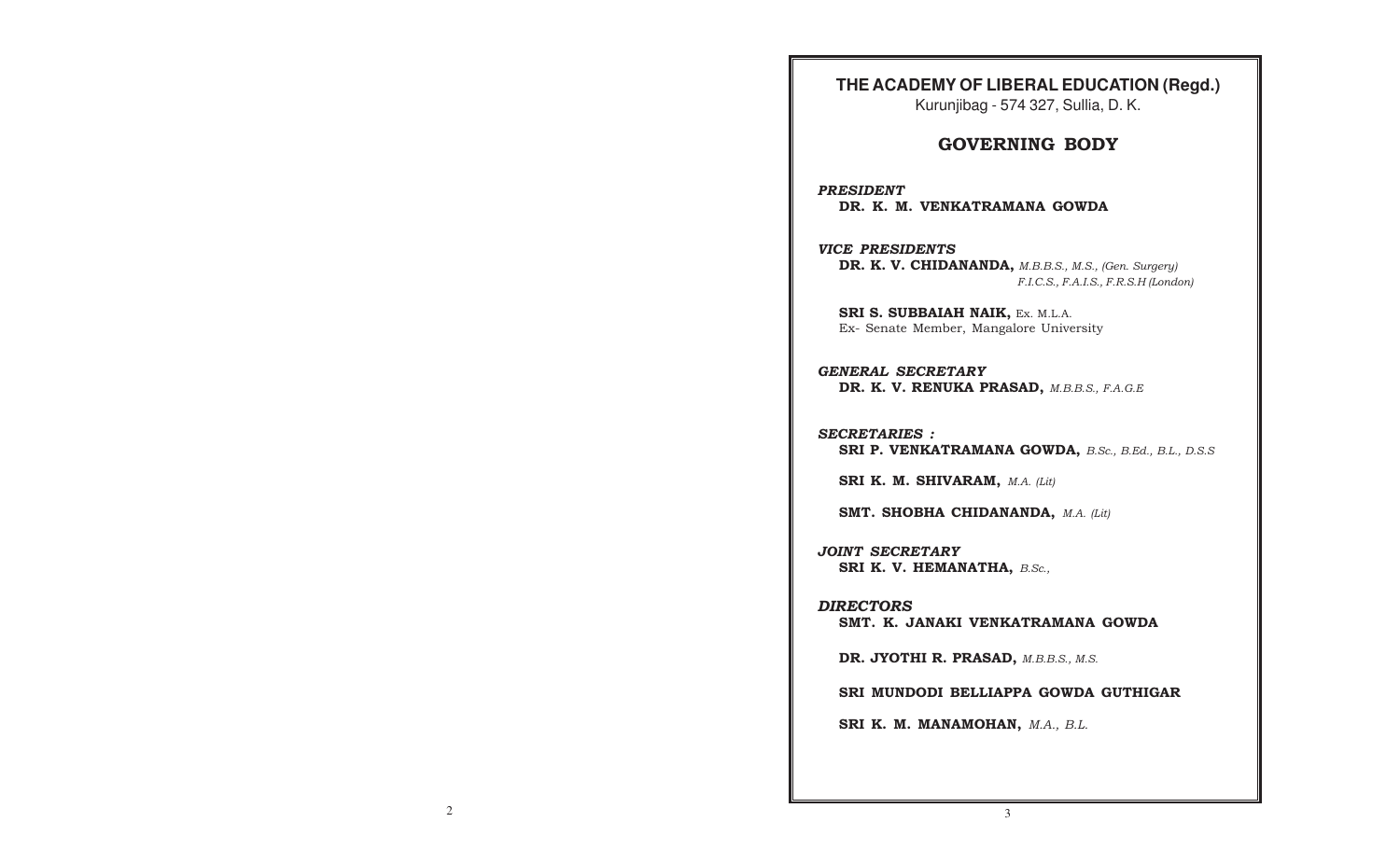| <b>ADMISSION AND TUITION FEE:</b> |                            |                                                                                                                    |                   |                                               |                                               |
|-----------------------------------|----------------------------|--------------------------------------------------------------------------------------------------------------------|-------------------|-----------------------------------------------|-----------------------------------------------|
|                                   | S1. No.                    | Details of fee                                                                                                     | Admission<br>fees |                                               | SC/ST<br>Students                             |
|                                   | 1.<br>2.<br>3.<br>4.<br>5. | Training Fees<br>Instructional Media fess<br>Library Fees<br>Extra curricular activities fees<br>Registration Fees |                   | 2,400-00<br>60-00<br>60-00<br>60-00<br>$5-00$ | 1,200-00<br>60-00<br>60-00<br>60-00<br>$5-00$ |
|                                   |                            | Total                                                                                                              |                   | 2,585-00                                      | 1,385-00                                      |
|                                   |                            | Cautionmoney Deposit<br>(Refundable)                                                                               |                   | Rs. 50-00                                     |                                               |
|                                   |                            | Security Deposit<br>(Refundable)                                                                                   |                   | Rs. 100-00                                    |                                               |
|                                   |                            |                                                                                                                    |                   |                                               |                                               |

#### EXAMINATION :

A part from the final examination to be held in July every year, Periodical tests both in theory and practicals will be conducted by the Institute every month during the Training Course.

The terminal examination will be conducted as Scheduled below :

| I Term   | $\equiv$ | First week of November |
|----------|----------|------------------------|
| II Term  |          | First week of February |
| III Term | $\sim$   | First week of June     |

The Progress Report of the above examinations will be sent to the Parents & that should be returned by the student duly signed by the parents.

Those who secure on aggregate of 40% of marks in Theory and 60% of marks in practicals will be awarded National Trade certificate by the DGET New Delhi.

# MEMBERS OF TEACHING STAFF

PRINCIPAL Sri. Chidananda Gowda D.M.E. (G)

#### TRAINING OFFICER

Sri Dinesh M.P., B.Sc., NTC

## **JUNIOR TRAINING OFFICERS (J.T.O.s)**

| Sri Mahesh N.B., D.M.E. (Auto)                                    | <b>MMV</b> Trade                            |  |  |  |
|-------------------------------------------------------------------|---------------------------------------------|--|--|--|
| Sri Vallisha D., D.M.E., (Auto)                                   | MMV Trade                                   |  |  |  |
| Smt. Gunarathna K.B., D.E&C.                                      | Electronic Mech Trade                       |  |  |  |
| Sri Shridhara K., D.E&C.                                          | Electronic Mech Trade                       |  |  |  |
| Sri Honnappa K., D.E.E.,                                          | CTI Electrician Trade                       |  |  |  |
| Sri Bhaskara K., D.E.E.                                           | Electrician Trade                           |  |  |  |
| <b>Sri. Vishnumoorthy M.K., D.E.&amp;C Electronic Mech. Trade</b> |                                             |  |  |  |
| Sri. Girish B.K., D.E.&C                                          | Electronic Mech. Trade                      |  |  |  |
| Sri. Praveen K.S., D.E.E.                                         | Engg. Drawing and<br>Workshop cal & Science |  |  |  |

#### MEMBERS OF OFFICE STAFF

| Sri Karunakara M., B.Com.<br>Office Superintendant |                         |
|----------------------------------------------------|-------------------------|
| Sri Bhavanishankar A., M.A., B.Ed.                 | FDC/JTO, Social Studies |
| <b>Smt. Damayanthy K., B.Com.</b>                  | SDA/Typist              |
| Sri Pundarika K.                                   | Workshop Attender       |
| Sri Sudhakara M.                                   | Workshop Attender       |
| Sri Jagadeesha U.                                  | Group-D                 |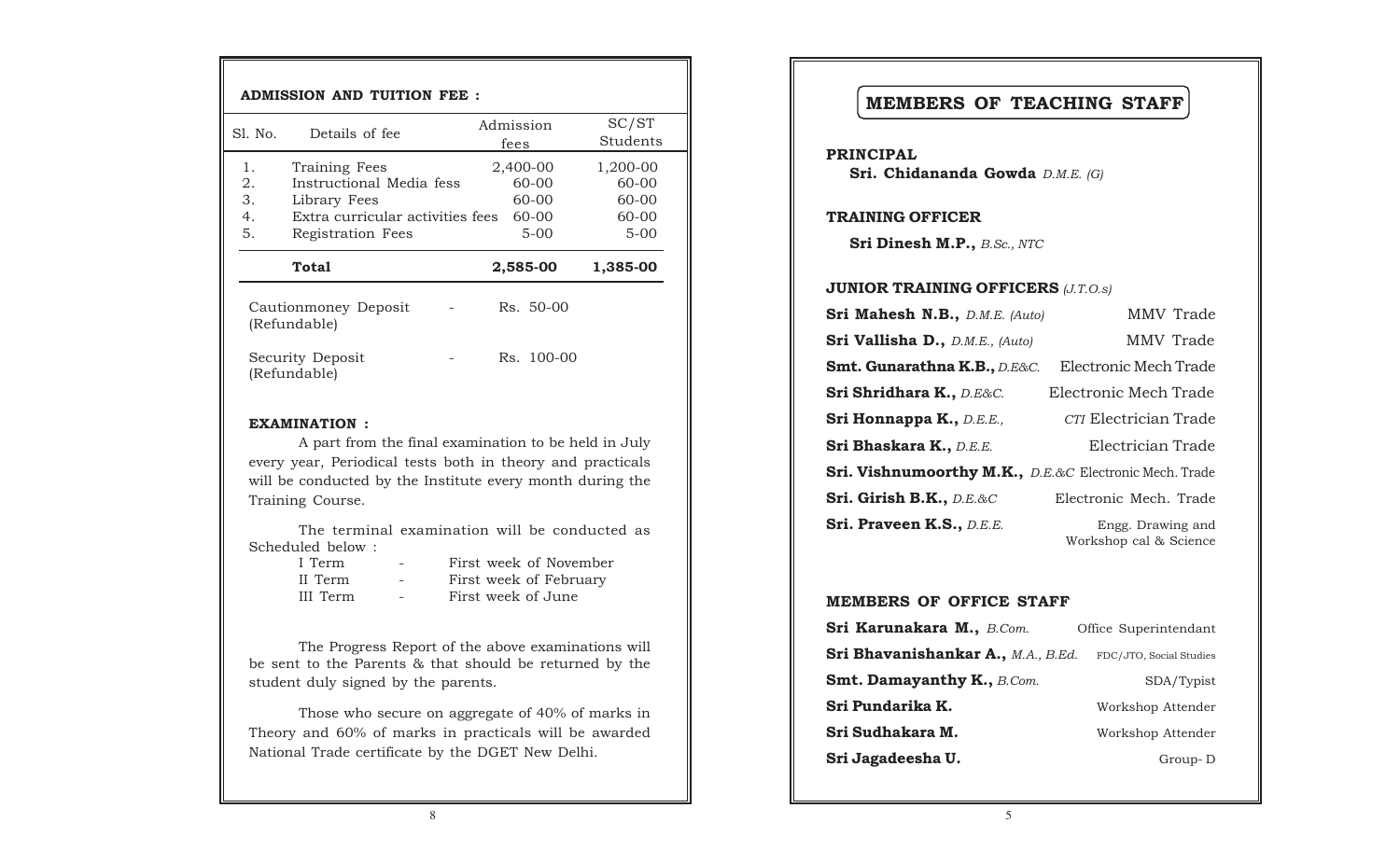# **KURUNJI VENKATRAMANA GOWDA INDUSTRIAL TRAINING INSTITUTE KURUNJIBHAG - 574 327, SULLIA, D.K.**

#### INTRODUCTION

Kurunji Venkatramana Gowda Industrial Training Institute is established in Kurunjibag Sullia under the sponsorship of Academy of Liberal Education (R) Sullia. The Academy is running somany prestigious Institutions like K.V.G. Medical College, K.V.G. Dental College, K.V.G. College of Engg., K.V.G. Ayurveda Medical College, K.V.G. Polytechnic, Nehru Memorial College, Nehru Memorial PU College, K.V.G. Law College, K.V.G. International Public School, K.V.G. English Medium High School and K.V.G. Institute of Nursing at Sullia. It is also running N.S.V.K. Dental College & N.S.V.K. Polytechnic at Bangalore. Under the dynamic leadership of its Founder President Dr. Kurunji Venkatramana Gowda, the Institution is doing its best for the rural people in and around Sullia.

### LOCATION :

The campus of the I.T.I. is known for its natural beauty besides everflowing river Payaswini rolls with silent majesty. Towering beautiful hills and the Flush greenery of the sorrounding coconut and areca groves provides a beautiful background to the campus of the Institute. It is an ideal place for Academic persuit removed from buzz and din of the city life. Sullia is situated in the Mangalore-Bangalore State highway. This provides adequate facilities of transport and communication. The campus of the Institute is at a distance of 50 K.M. from Mercara, Kodagu and 80 K.M. from Mangalore.

#### AIMS AND ASPIRATION :

The K. V. G. I. T. I. in its programme aims at high Industrial orientation to the youth of the vast surrounding rural areas as well as to the nation as a whole. The students in the I. T. I. will have ample opportunities of Industrial esposure and training during the period of their training.

### ESTABLISHMENT :

The Institute is recognised by the Govt. of Karnataka and affiliated to the National Council for vocational training New Delhi. All the rules and regulations in respect of eligibility for admission, curriculam terms, attendance, fees payable, Examination etc., are prescribed by the Directorate of Employment and training Bangalore.

#### BUILDING :

The Institution is working in a permanent Building with all facilities. Well equipped workshops are established for all trades of the Institution. The campus of the Institute is on a site measuring about 50 acres.

### COURSES OFFERED :

The Institute conducts 2 year training courses in the following Trades with intake permission as follows.

| 1. Electrician              | Boys/Girls 21 Students |  |  |
|-----------------------------|------------------------|--|--|
| 2. Mechanic Motor Vehicle . |                        |  |  |

3. Electronic Mechanic (2 Units) - '' 42 "

The Training is conducted on the outlines of the Craftsman's Training scheme of Government of India and includs the Theoratical and practical training.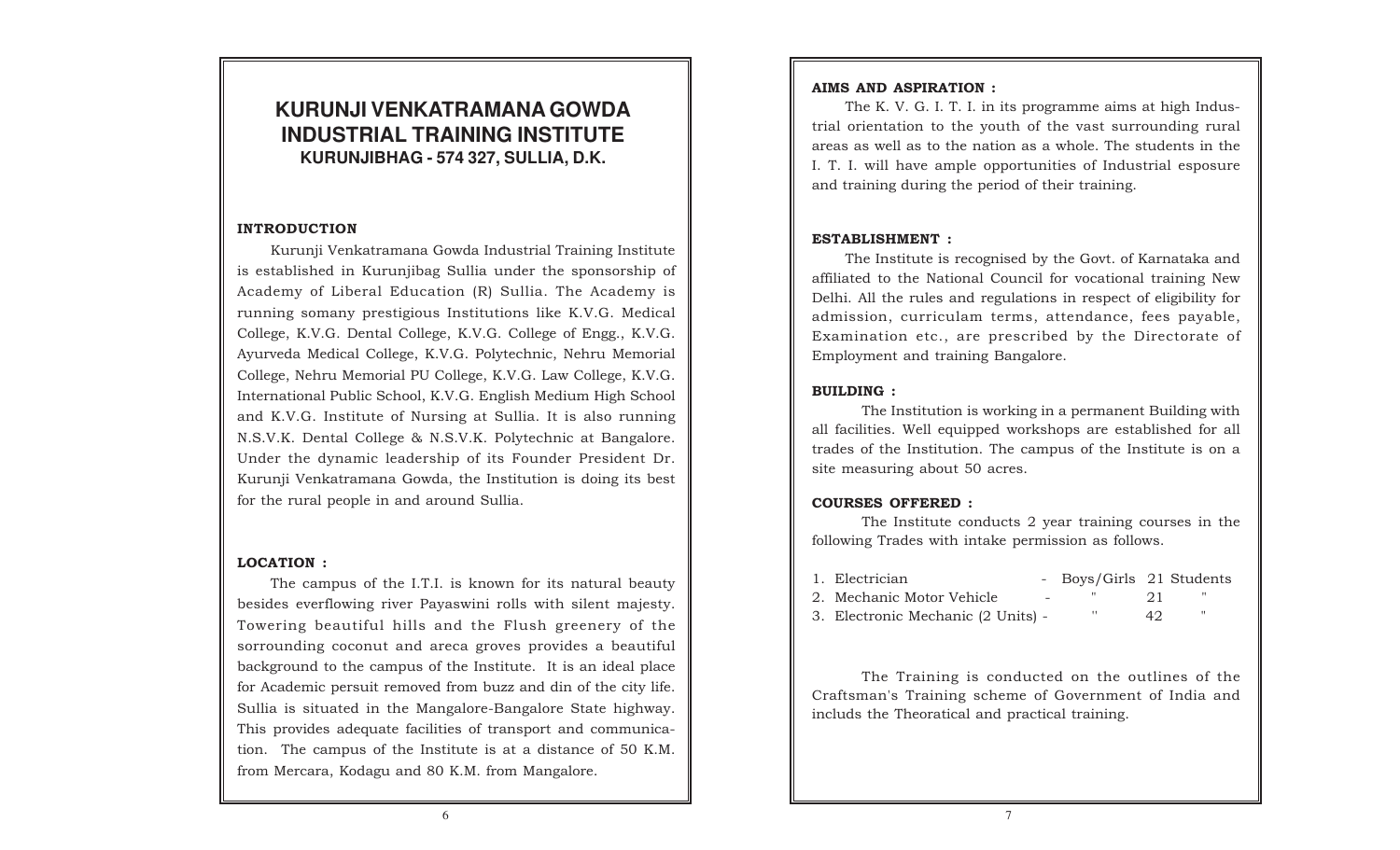

This is my institution I am proud of this This institution is proud of me.

### MEDIUM OF INSTRUCTION :

The Institution is giving instruction to various courses through English Medium only. In view of the week background of the students in the area. Intensive instructions and classes are conducted to students.

#### LIBRARY :

This Institution has a very good library with good collection of books on various subjects taught in the institution which is sufficient to meet the requirements of the students.

#### ELIGIBILITY FOR ADMISSION :

The candidate passed in 10th Std. & in between the age group of 16 to 40 years is elegible for admission.

### INSTITUTE DISCIPLINE :

- 1. For day to day behaviour every student is responsible to the Principal.
- 2. Every student is expected to come to the classes neatly and properly dressed.
- 3. While attending the practical classes each and every candidate must wear uniform dresses as per the direction of the Principal.
- 4. Due respect to the staff members of the I. T. I. should be shown by the students at all times.
- 5. Smoking is strictly prohibited on the college premises.
- 6. Students are not expected to consume alcohol on the college premises.
- 7. Silence must be strictly observed not only in the class rooms but also in the Library, Reading Room, Workshops, Corridors and Canteen.